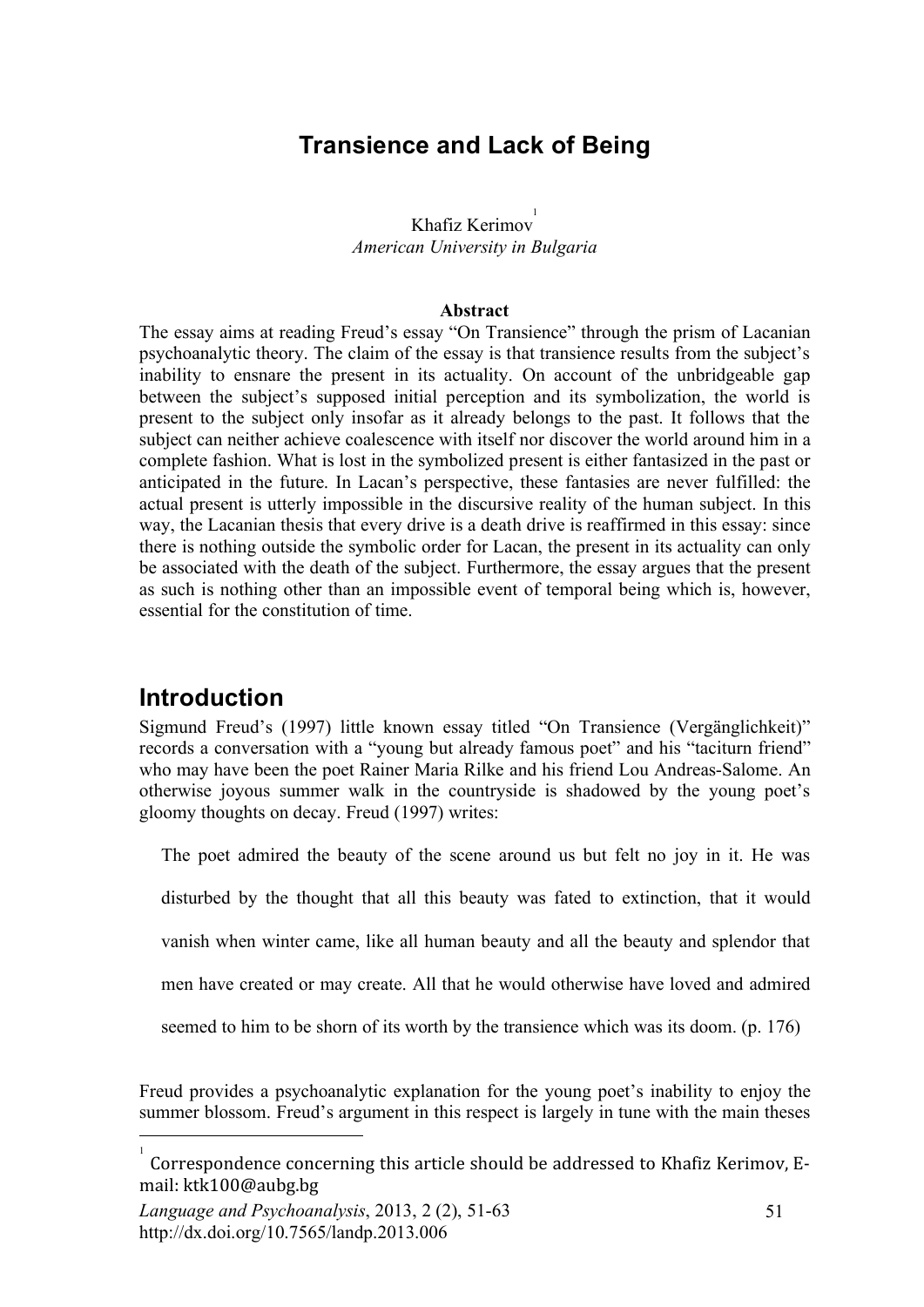of his famous "Mourning and Melancholia." Mourning is the painful process of the detachment of libido from its objects once they are lost or destroyed. The transience of things makes future mourning inevitable. In this sense, the young poet's disturbance by the ineluctable decay of the beautiful is nothing else but simultaneously a preventative mourning and an anticipatory renunciation of what is not destined to last.

Although the proneness to extinction of all things is undisputable, Freud does not share the poet's pessimistic view on the nature of transience. For Freud (1997), the thought that "the transience of beauty should interfere with our joy in it" (p. 177) is incomprehensible. Since "[l]imitation in the possibility of an enjoyment raises the value of the enjoyment," the impermanence of things should only lend them on that account more charm (Freud, 1997, p. 177). And yet this argument fails to alter the young poet's melancholic state. Toward the end of his essay Freud reduces the poet's mourning to the pre-war malaise. However, another explanation for the poet's distress is also possible.

This essay aims at developing an alternative reading of transience by way of Lacanian psychoanalytic theory. The claim of the essay is that transience results from the existence of an infinitesimal yet unbridgeable temporal gap between the moment of the subject's initial perception of the world and the point of its symbolization. At the heart of transience, thus, lies the fact that the world is present to the subject only insofar as the world already belongs to the past. The feeling of transience has its origins in the insistent slippage of the present into the past and, thus, its utter inaccessibility. Furthermore, this essay maintains that the inaccessibility of the present in its actuality is that which initiates the subject's lack-of-being. In this connection, the subject's lack-of-being predicates itself upon the fundamental impossibility of the actual present. However, since there is nothing outside the symbolic order for Lacan, the actual present can only be associated with the death of the subject. The essay concludes with the revindication of the Lacanian thesis that every drive is a death drive.

### *The Lacking Present*

Perhaps, what is most disturbing about things around us, especially, the beautiful objects to which our libido attaches itself, is not that they are destined to become absent, but that we somehow cannot even enjoy them in their presence. That the beauty of the scene around him will inevitably fade away with the coming of winter may not be, in fact, of primary concern for Freud's young companion. After all, as Freud rightfully notes, "each time [nature's beauty] is destroyed by winter it comes again next year, so that in relation to the length of our lives it can in fact be regarded as eternal" (Freud, 1997, p. 177). Rather, the poet feels pain in his inability to appreciate the joyous objects around at the very present moment. More precisely, it is as if each object is not only historically transient but also evanescent at each instant of time. The beautiful escapes Freud's young friend because of the very passage of time. It follows that the permanent evanescence of things precedes their "historical" transience. The past and the future appear on the horizon only insofar as the subject fails to come to terms with his libidinal desires in the present. What Freud's young friend cannot appreciate at this moment due to transience, he hopes to enjoy at a certain point in the future or believes to have enjoyed at a certain point in the past. Initially, the young poet's melancholic state is caused by the mourning over the irremediable transience of each and every instant of time spent at the beautiful summer scene. Then, the anticipatory mourning over the beauty doomed to perish enters the scene.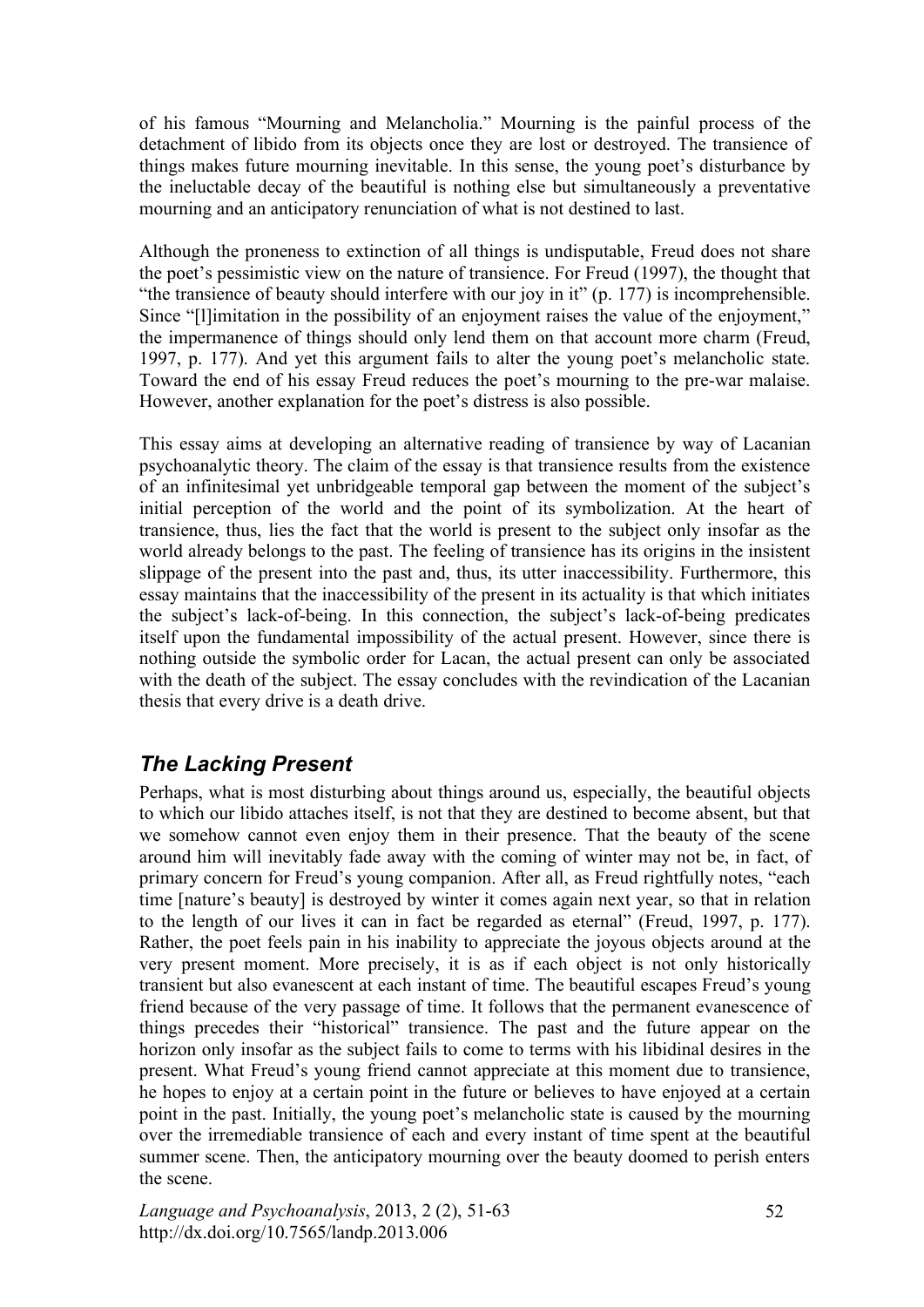Freud's approach to temporality in psychoanalysis can be summarized in the word Nachträglichkeit ("afterwardness" or "deferred action"). Since Freud's ambiguous use of Nachträglichkeit results in a possibility of more than one interpretation of this concept, here I insist on the late hermeneutic conception of Nachträglichkeit. Freud is perplexed by the observation that in neurosis a traumatic event occurring before the age of puberty only takes its toll on the subject already in puberty. It follows that it is not the experiences themselves which act traumatically but their resurgence in the memory of the mature individual. One reads in "The Project": "Here we have the case of a memory arousing an affect which it did not arouse as an experience, because in the meantime the change [brought about] in puberty had made possible a different understanding of what was remembered" (Freud, 1966b, p. 356). Hereby the traumatic potential of a childhood trauma can only be actualized once the subject acquires the capacity for reacting to this trauma. What is necessary for a revival of a trauma is a distressing yet mature encounter with sexuality. It is through this encounter that traumatic memories find their deliverance: "no hysterical symptom can arise from a real experience alone, but that in every case the memory of earlier experiences awakened in association to it plays a part in causing the symptom" (Freud, 1966a, p. 197). From this perspective, memory is not impermeable, on the contrary, it is continually reconstructed in the light of present experiences and desires. The subject can project the impressions, ideas, knowledge and fantasies acquired in the course of its life onto its childhood memories and, thus, effectively change their content and meaning. Consequently, traumas are not excavated in a pristine fashion from the hidden depths of the past, but constructed in the present in a retroactive manner. The crucial point not to miss here is that the meaning of each memory trace results solely from the simultaneous presence of other memory traces. A hermeneutic reading of Nachträglichkeit implies exactly this reciprocal relationship between the event in the past and its later signification.

Jacques Lacan (2012a) situates Freudian Nachträglichkeit in relation to language: "Freudian concepts take on their full meaning when oriented in a field of language and ordered in relation to the function of speech" (p. 205). For Lacan, the notion of Nachträglichkeit, or après-coup, captures the logic of signification by highlighting its non-linear temporal character. Each new signifier retroactively alters the meaning of the previous ones. Meaning as such is produced by this very movement backward and forward of signification (Lacan, 2012a, p. 253). As Slavoj Žižek (1989) puts it: "As soon as we enter the symbolic order, the past is always present in the form of historical tradition and the meaning of these traces is not given; it changes continually with the transformation of the signifier's network" (p. 56). Likewise, Dylan Evans (1996) writes: "present events affect past events a posteriori, since the past exists in the psyche only as a set of memories which are constantly being reworked and reinterpreted in the light of present experience" (p. 209). This is precisely the meaning of the phrase Jacques Lacan (1991) utters at the very beginning of his first Seminar: "History is not the past. History is the past in so far as it is historicized in the present" (p. 12).

It follows that the process of signification is structured by the movements of retroaction and anticipation. Each and every signifier is necessarily in the state of anticipation of more signifiers to come. In other words, at no instant of time the signifier is complete and self-sufficient: the signifier always needs a supplement. Accordingly, the incompleteness of the signifier in the present introduces the dimension of temporality proper. What is lacking in the incomplete present is fantasized in the bygone past or anticipated in the oncoming future. Freud argues that the young poet is unable to enjoy the beautiful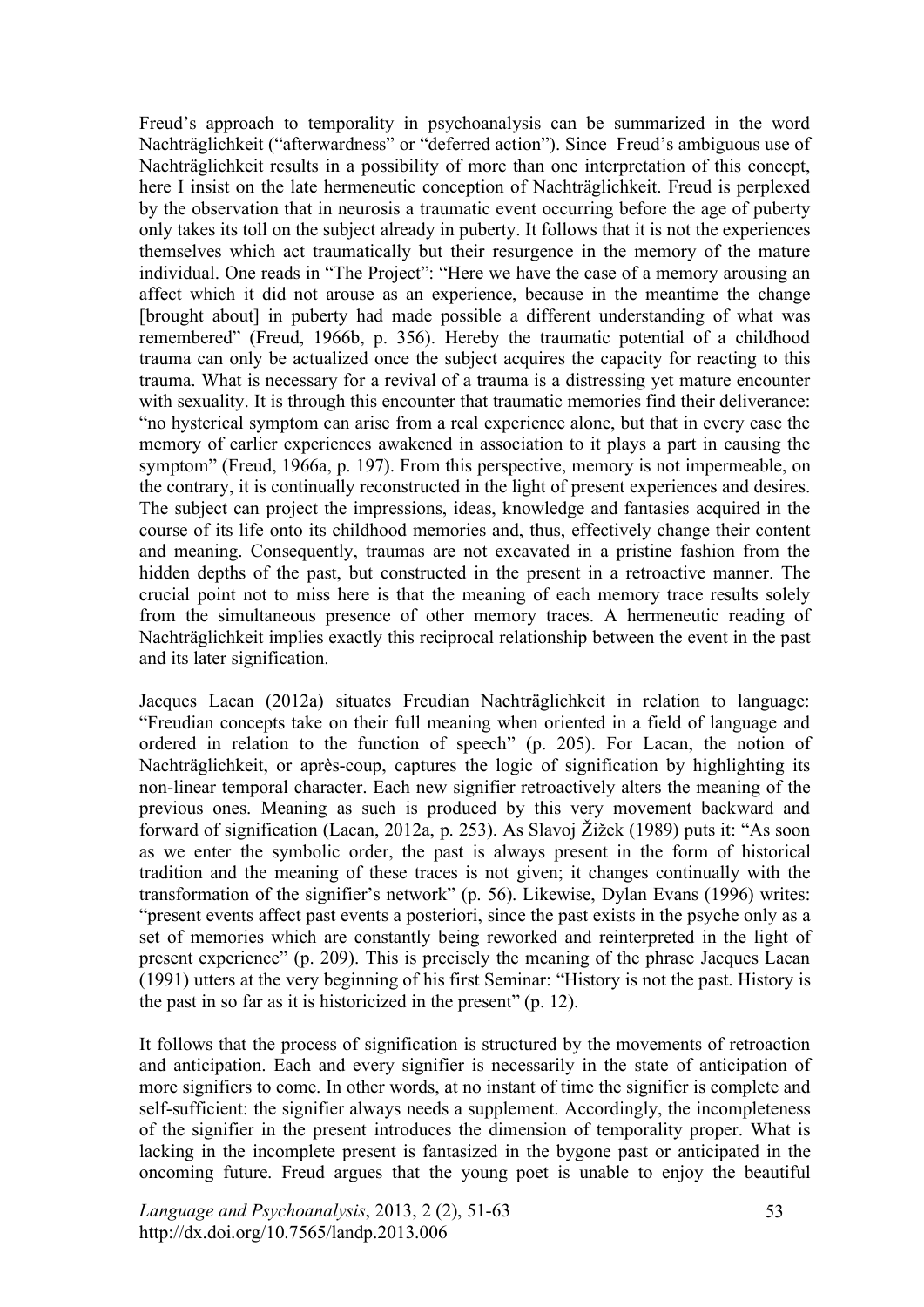summer scene because he is worried about its impermanence. However, Freud's companion is, perhaps, also disturbed by the evanescence of things around him insofar as he fails to enjoy them in the present. It is, once again, the incompleteness of the present that makes the poet desire the absolute duration of the beautiful objects and anticipate the future so vehemently. What renders the present incomplete so as to perpetually defer its enjoyment onto the future? The answer to this question will also reveal the aspect of the young poet's wistfulness at the transience of things unnoticed by Freud.

#### *The Unattainable Instant*

In "The Logical Time and the Assertion of Anticipated Certainty: A New Sophism" Lacan (2012b) distinguishes between three evidential moments of the logical time: the instant of the glance, the time for comprehending and the moment for concluding. He (2012b) notes that "each of these moments in its passage to next is resorbed therein" (p. 167). Concerning the instant of the glance and the time for comprehending, Ed Pluth and Dominiek Hoens (2009) write: "The instant of the glance lasts as long as it takes to notice what is given in the situation [...] The time for comprehending lasts as long as it takes to make a line of reasoning" (p. 183). Finally, the moment for concluding is the ascertainment of the previously made inference about the given situation. Apart from the distinction between these three concepts, two relations are assumed: first, the supersession of the initial gaze by the rational assessment of the situation and, second, the suppression of all doubt at the moment of conclusion. The notion of the instant of the gaze, however, proves to be problematic here. Having the status of an inaugural gaze, the instant of the glance is supposed to be that which puts in place an experience for the subject to process. Yet, precisely as an inaugural gaze proper, the instant of the glance necessarily escapes the subject's subjectivity. The subject as a subject of the signifier only emerges with the second evidential moment, the time for understanding. What endows the subject with subjectivity is the moment of understanding, that is to say, the rational digestion of the instant of the glance and its inscription in the synchronous network of the signifiers. Bruce Fink (1995b) writes pertinently: "To come to consciousness a perception must pass through the filter of the symbolic order or Other" (p. 226). The Other installs an infinitesimal yet unbridgeable gap between the moment of the inaugural gaze and its symbolization. To formulate it differently, the Other never assumes present modality. On the contrary, it only appears as stretching into the past or the future. The instant of the glance is an evidential moment unlike others. At each instant of time the inaugural glance is perceived later than its immediate occurrence and posited as having existed earlier than its actual perception. Once again, the phenomenon of the instant's belatedness in relation to itself can be summarized in the term Nachträglichkeit.

Taking place at an interval between the first two evidential moments, namely, the instant of the glance and the time for understanding, the subject of the signifier becomes coterminous with the inaugural glance's non-coincidence with itself. As a signifier, the initial perception becomes perpetually caught up in the state of absence in relation to itself. As Lacan (2012a) puts it: "Through the word – which is already a presence made of absence – absence itself comes to be named..." (p. 228). The symbolized event becomes inaccessible to the subject precisely because it is symbolized and, thus, absent. Essentially, each and every event is for the subject a missed encounter. In other words, the presence of the world takes place in the absence of the subject.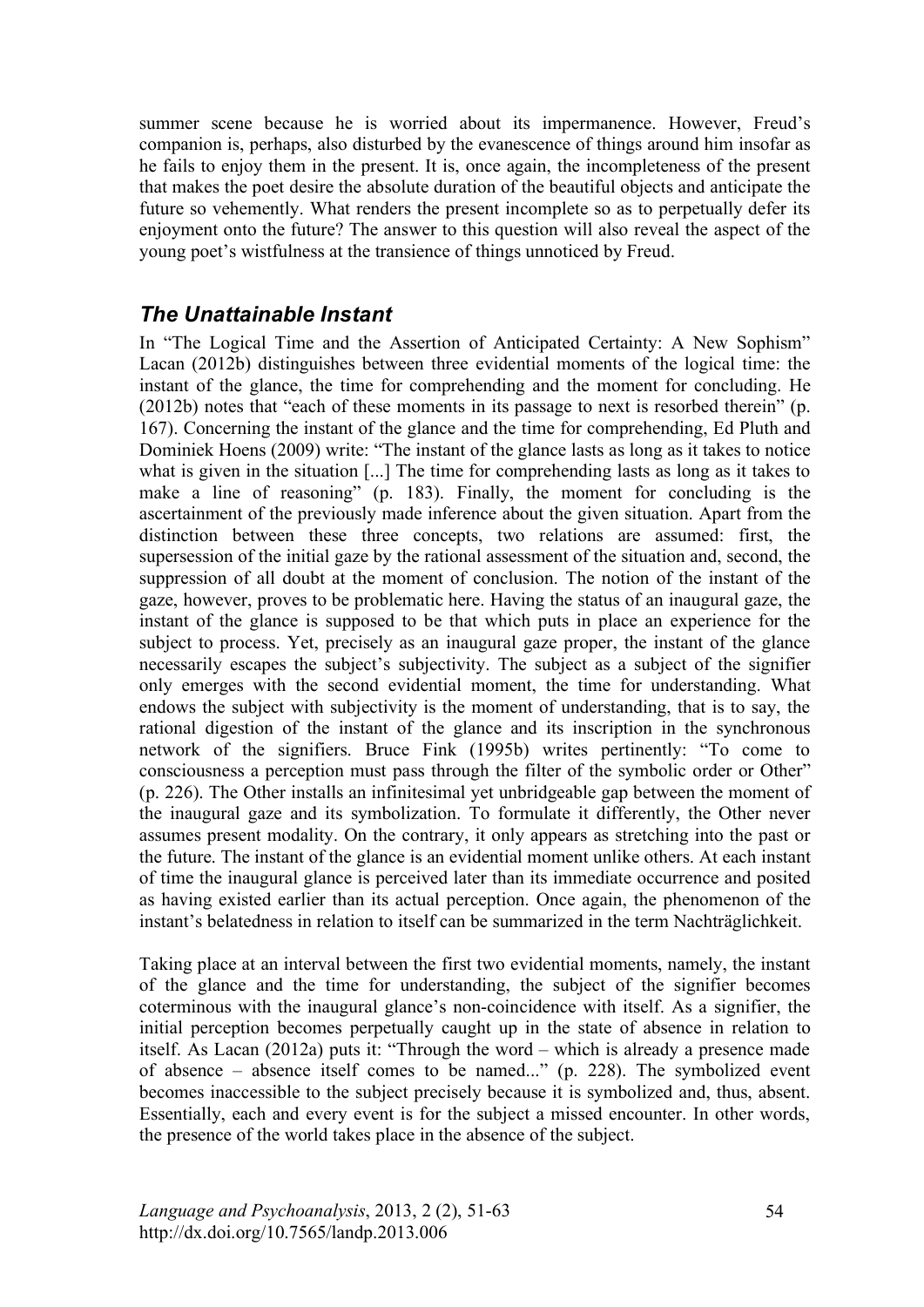What follows is that the passage of time, the incessant making-past of the present, is the direct result of the inscription of events into the signifying chain. In this connection, time/language bars our access to the the present in its actuality and, thus, assumes the role of the fundamental prohibition. Since every inaugural gaze is necessarily digested by the Other and time never stands still, the subject always fails to get hold of the present. The world is present to the subject only insofar as the world already belongs to the past. Thus, what is conventionally understood as the present is, in effect, already the reproduction of the past. The historically privileged modality of time, the present, hereby becomes displaced leaving the Lacanian subject outside the parameter of the supposed temporal center. In a sense, the present tense becomes the excluded center of Lacanian time. The inaccessibility of the present brings it close to the notion of the Real. Otherwise stated, the impossible inaugural glance becomes, at one and the same time, the moment of impossible jouissance and the Real as a missed encounter. Jacques Lacan (1992) writes in his Seminar VII:

We are, in fact, led to the point where we accept the formula that without a transgression there is no access to jouissance, and [...] that that is precisely the function of the Law. Transgression in the direction of jouissance only takes place if it is supported by the oppositional principle, by the forms of the Law. (p. 177)

For the instant of the glance is rendered inaccessible by the Other, the subject necessarily fails to coincide with its own inaugural gaze. Consequently, the subject is prevented from attaining presence with itself. Being nachträglich in relation to itself, the Lacanian subject becomes alienated not only in language but also in time. To use Kant's vocabulary, the gap separating the determining I (the "I think" of transcendental apperception) and the determinable I (the empirical I, the I as object) is a temporal one. That is to say, the only way I can reflect upon myself is through rendering myself temporally other than myself. By the same token, the experience of oneself is always a return to that which is presently otherwise. In this respect, Žižek (1992) suggests: "the self-positing I remains forever a presupposition, something that is never posited as such, present in the transparency of an actual I" (p. 87). Due to its reliance on the Other, the subject is only present in its absence. In other words, the Lacanian subject never appears as such. Fink (1995a) summarizes this in a very fair way: "Lacan never pinpoints the subject's chronological appearance on the scene: he or she is always either about to arrive – is on the verge of arriving – or will have already arrived by some later moment in time"  $(p. 63)$ . In regard to this "that-has-been" component of the subject, Lacan (2012a) invokes Heidegger: "In Heideggerian language [...] remembering constitute[s] the subject as gewesend – that is, as being the one who has thus been" (p. 212). In Heidegger's Being and Time (1962) we find the notion explicated as follows: Dasein (the subject) exists in its insistent coming back to its ownmost "been" (p. 326). At this point, the Lacanian notion of manque à être acquires a new dimension. At the heart of the subject's manque à être lies the fundamental impossibility of the actuality present. By its very nature, the actuality the inaugural glance is impossible for the subject to ensnare. The subject is, thus, barred from the actual present in the most literal sense. In simpler terms, the subject literally never is, rather, it is either that which has been or that which will have been. The present becomes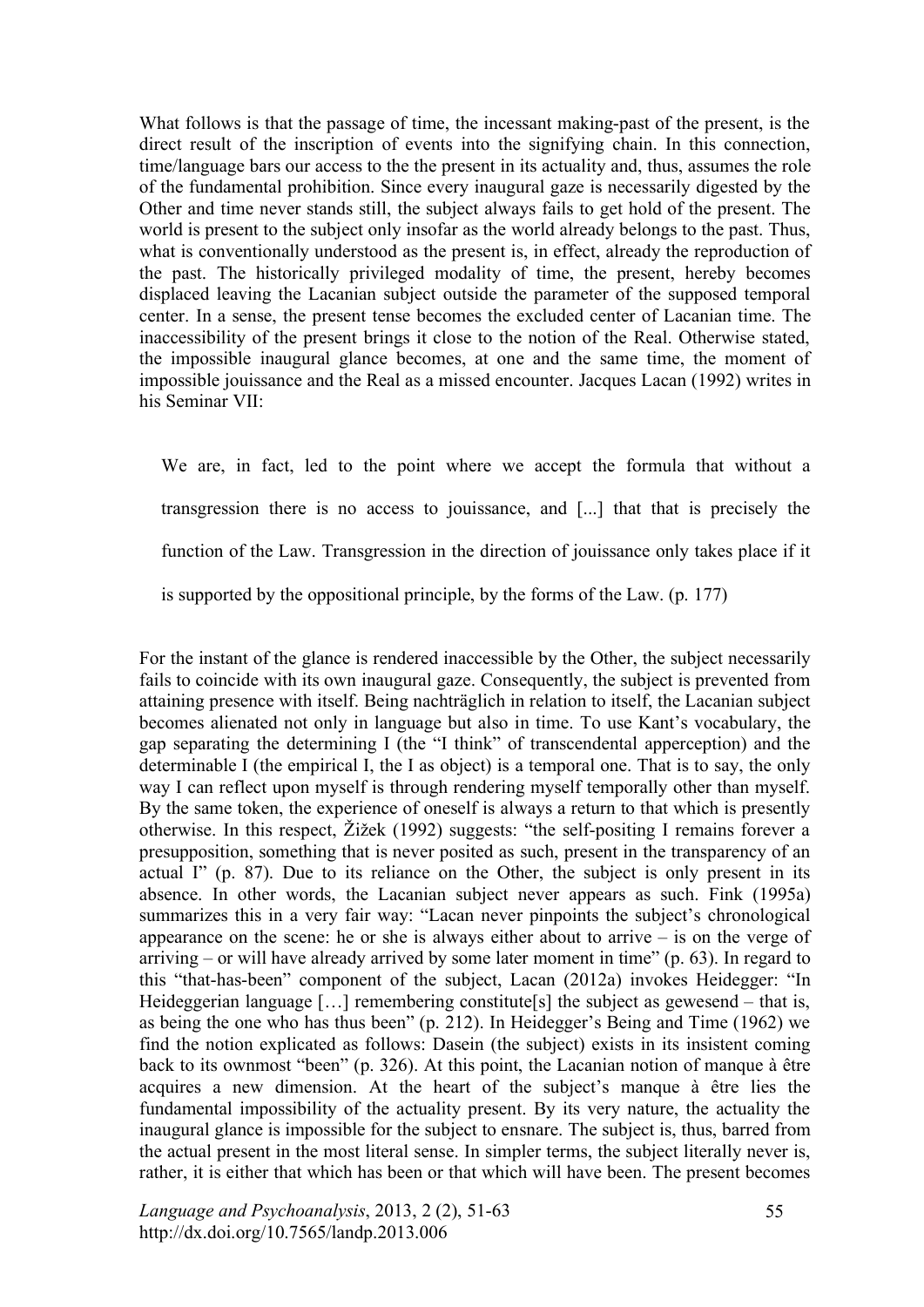accessible to the subject only insofar as it is symbolized, that is, incomplete and carrying absence within itself. Necessarily being either too late or too early in relation to itself, the subject never corresponds with its own being, with its own advent into presence.

### *Time and Desire*

As Lacan (1995) formulates it in "The Position of Unconscious": "As an effect of language, in that he is born of this original split, the subject translates a signifying synchrony into this primordial temporal pulsation that is the constitutive fading of his identification" (p. 265). The true position of the Lacanian subject is between its doomed attempts to assume self-presence and its mortification in the Other. What sustains the subject in this impossible pursuit is desire. As Lacan (1988) puts, "the subject manifests himself in his gap, namely, in that which causes his desire" (p. 16). Hereby the instant of the glance represents for the subject the object-cause of its desire, the objet petit a, the moment of inexpressible jouissance. The instant of the glance as objet petit a is an impossible moment of the subject's co-presence with the Real of the event. In Seminar XI Lacan (1981) formulates objet petit a in the following way:

The objet a is something from which the subject, in order to constitute itself, has

separated itself off as organ. This serves as a symbol of the lack, that is to say, of the

phallus, not as such, but in so far as it is lacking. It must, therefore, be an object that,

firstly, separable and, secondly, that has some relation to the lack. (p. 103)

In Seminar VII Lacan (1992) describes das Ding (which is identical to an objet a) as "a lost object, but paradoxically an object that was never there in the first place to be lost" (p. 58). It follows that signification as such is articulated around the illusion of attaining the elusive bits of Real, the elusive inaugural gaze. The transformation of the event into signifiers involves a catastrophic loss of jouissance and, for this reason, renders the event incomplete. In this respect, what the subject desires is a co-presence with the taking place of the world, with its own advent into being. The subject desires a stoppage of time or being outside time.

To come back to Freud's "On Transience," the desire for being outside of time lies at the heart of Freud's young companion's wistfulness at the passing of time and the inevitability of decay. The young poet clearly feels that nothing stays present to him even for a second, that nothing is ever present. As was already said, the transience of each perception predicates itself upon the unceasing making-past of the present by the Other. Time does not let itself be halted. The young poet is confronted with the rapid slippage of the present into the past whereby presence as such is only experienced as absence. For this reason, the Freud's companion is captured by the feelings of nostalgia and mourning at one and the same time. On the one hand, he mourns over the perpetual loss of the present, on the other hand, he is nostalgic about the present insofar as it always already belongs to the past.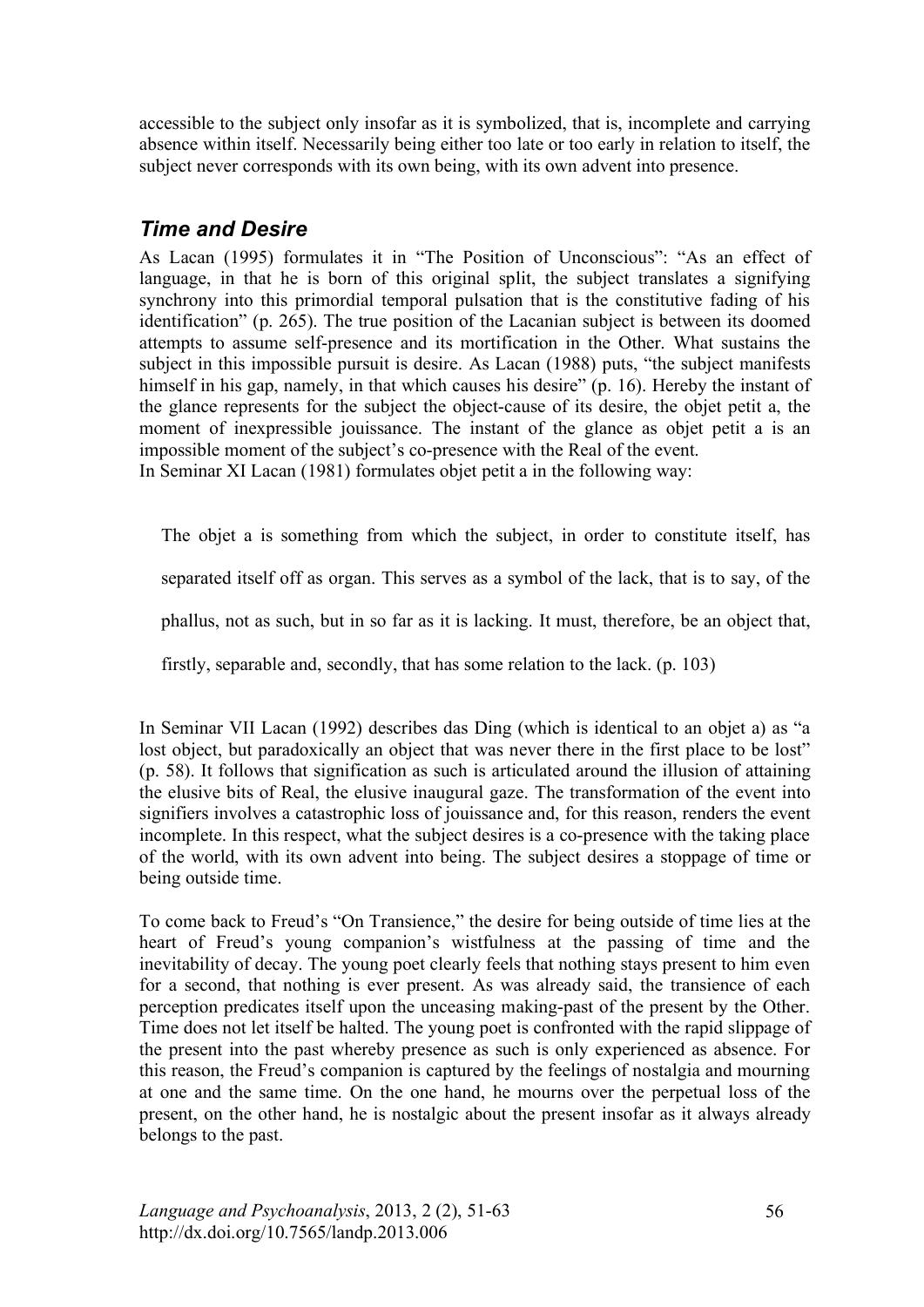The Real jouissance of the scene around the young poet is forever lost at the very moment the poet himself comes into being as a conscious subject. And yet the jouissance of the inaugural gaze is never lost completely. On the contrary, it constitutes a necessary remainder of the functioning of the signifying mechanism, something that makes the subject conscious of the lost jouissance. That is to say, something perpetually escapes the young poet's perceptions simultaneously bruising him and making him crave for more. Maintaining a distinction between reproduction and repetition, Lacan argues that the psyche reproduces what is symbolized and repeats what cannot be symbolized, what it stumbles upon. That is to say, whereas reproduction is a dreary succession of the identical, repetition is always new and different failure of symbolization. In Lacanian psychoanalytic theory, repetition aims at that which "interrupts the consistency of the field of our constructions of reality, of the object of identification, by embodying the repressed jouissance, the destabilizing part of nature excluded from its harmonious symbolization" (Stavrakakis, 1999, p. 56). In the final account, the young poet's hopeless revolt against the evanescence of things comes down to a never-ending attempt to assume that which cannot be symbolized. But every such attempt fails thereby causing the insistence of the attempt to become the subject's very being. The perpetual *aphanisis* of the subject is constitutive of the dialectics of desire: the subject is nothing other but an impossible pursuit of the actuality of the present. The young poet's perpetual failure to enjoy the beautiful summer scene opens up into the future in, as Verhaeghe (2002) puts it, "[a] perpetual opening and closing of a gap in which something fails to be realized" (p. 139). However, paradoxically, the young poet's pursuit of jouissance, of being, only causes the further unfolding of the signifying chain. In turn, the extension of the chain into the future necessarily displaces the present into the past seeming to cause the poet's loss of jouissance in the first place. At this point, the present, the future and the past assume together a relationship of impossible mutual implication whereby the perpetual unwrapping of the signifying chain becomes both the cause of the subject's lack-of-being and the ever-failing solution to it.

In this connection, the young poet's melancholia testifies to the irremediable incompleteness of any symbolization and the intractability of the Lacanian Real. As was already suggested, temporal desire aims at compensating for precisely the self-deficiency of the symbolized and non-actual present. Hereby the impossible jouissance is perpetually postponed and the imperishability of the beautiful is sought. If anticipation is one way for the subject to come to terms with the catastrophic loss of jouissance involved in the symbolization of the inaugural gaze, then nostalgia is another. The incompleteness of the present implicates the past resulting in the feeling of nostalgia. That is to say, through nostalgia the subject simultaneously becomes aware of the experience of the loss and attempts to make up for it. With the aim of clarifying the relationship between nostalgia and jouissance, let us refer to Sean Homer's (2005) discussion of Roland Barthes' Camera Lucida. Concerning photography, Homer (2005) writes: "[P]hotography can never deny its past, that the thing existed and was there in front of the camera, but that real is lost the moment the photograph itself comes into being" (p. 93). In a sense, the lens of the camera becomes a vanishing mediator between the Real and the Symbolic. The camera misses the encounter with the Real of the inaugural gaze at the very moment it captures it. What is sacrificed to the camera is the instant of the glance qua objet petit a. When one looks at a photograph, one senses precisely this recalcitrance of the instant at which it was captured, one feels that something is lacking. As Homer (2005) maintains, "[the photograph is] the encounter with the 'that-has-been' essence of photography, the intractability of the real" (p. 93). Following Barthes, Homer identifies the feeling of the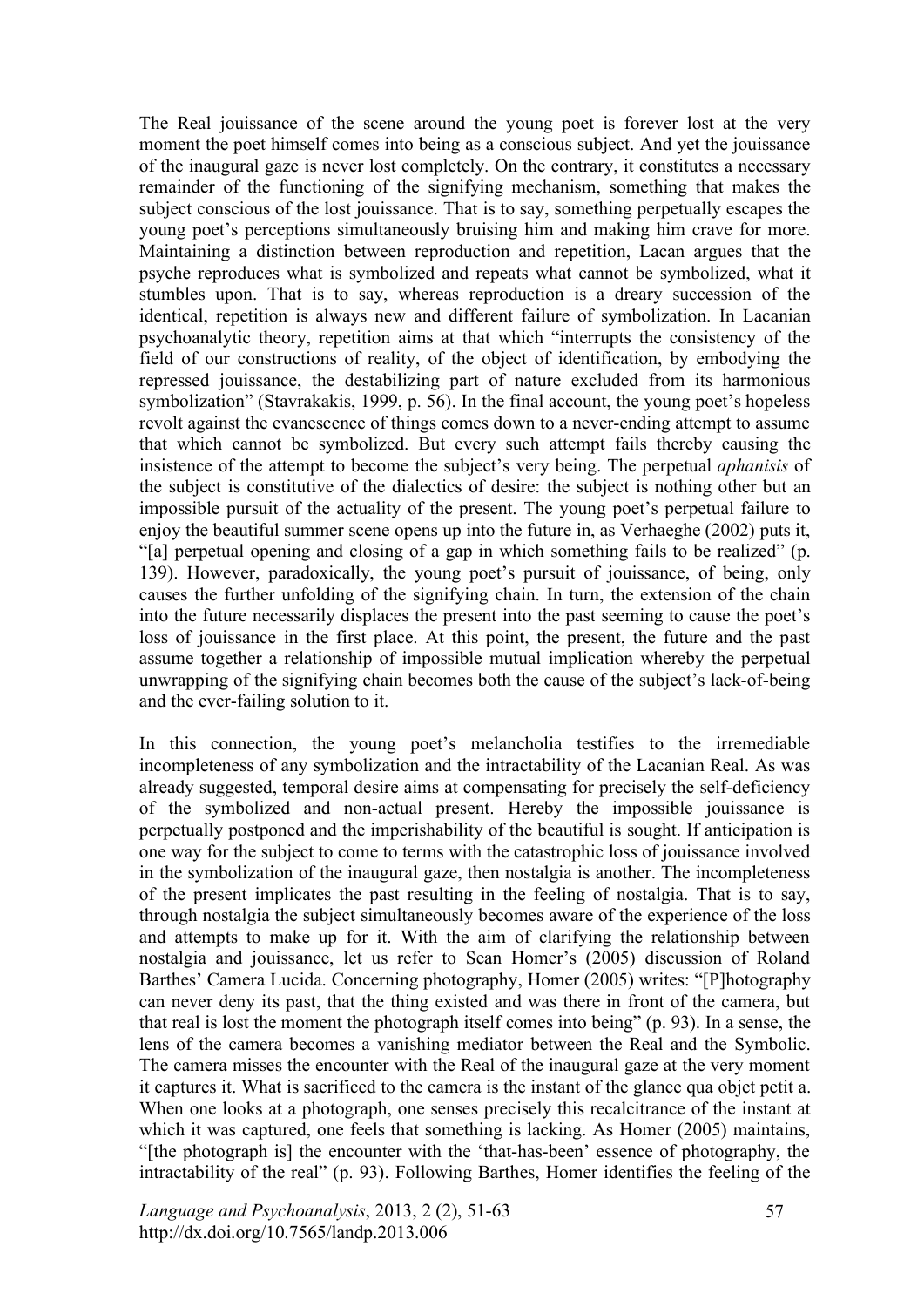photograph's failure to coincide with its real referent as the feeling of punctum. A residue of the intractable Real, the punctum becomes the "showing the Real" through its very failure to deliver this Real. The punctum is what is in the photograph more and other than the photograph, namely, the objet petit a. "Barthes' detail [the punctum] that pricks us, bruises us and disrupts the studium (the symbolic) of the photograph," Homer (2005) adds, "is that fleeting glimpse, or encounter with the real as objet petit a" (p. 94). The photograph is a missed encounter with the Real par excellence. And memory-traces are exactly like the images contained by the photographic plate. Once again, the photograph is a missed encounter with the present that, nonetheless, always preserves a certain residue of this encounter, the punctum, thereby inciting the feeling of nostalgia in the subject.

The universally familiar feeling of the supremacy of the past pleasures to the present ones can be, in fact, explicated through the notion of the punctum, as well. More precisely, the punctum accounts for that vague and poetical quality which is only given to things by time. In a sense, the events acquire something more to them once they start belonging to the past. This is the point Søren Kierkegaard (1983) makes in Repetition: every attempt to resuscitate some pleasant past experience necessarily results in a disappointment (p. 227). Essentially being identical to the Lacanian anticipation, every such attempt strives to ensnare the lost poetry of the past in the future. Of course, at the heart of Kierkegaard's pessimistic account of memory lies the desire for the inaccessible actual present.

What endows the past with a special charm is the belief that that which is lacking in the present, namely, jouissance, was acquired back then. The crucial point not to miss, however, is that this enjoyment was not attained during those moments either. The present becomes desirable only through being lost and never prior to the loss. Hereby the very pleasure of nostalgia lies in the displeasure of only being able to access the present as inaccessible. Consequently, the function of the punctum is to render prohibited what is originally impossible. As was mentioned earlier, the condition sine qua non of the objectcause of desire is its inaccessibility: a sufficient attraction in relation to das Ding only emerges whereby an unbridgeable distance is acquired from it. Žižek (1989) describes this in the following way:

The sublime object [das Ding] is an object which cannot be approached too closely: if

we get too near it, it loses its sublime features and becomes an ordinary vulgar object –

it can persist only in an interspace, in an intermediate state, viewed from a certain

perspective, half-seen. (p. 170)

Furthermore, Žižek (1993) writes:

The paradox (and perhaps the very function of the prohibition as such) consists of course in the fact that, as soon as it is conceived as prohibited, the real impossible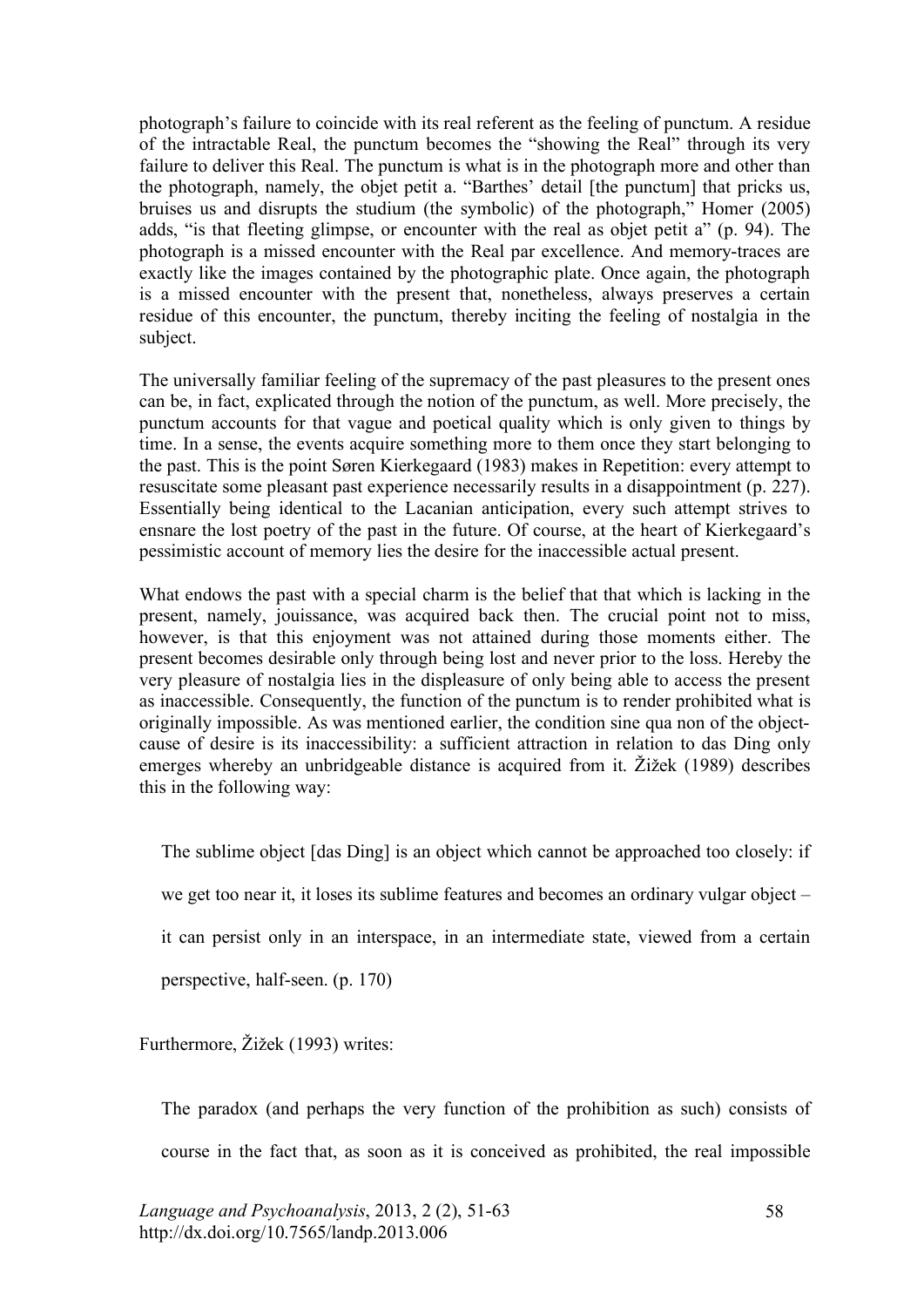changes into something possible, i.e. into something that cannot be reached, not because of its inherent impossibility but simply because access to it is hindered by the external barrier of a prohibition. (p. 116)

In this light, prohibition serves to resolve the deadlock between the Symbolic and the Real. More accurately, it serves to suture the intrinsically aporetic nature of the Symbolic which gives rise to the irruptions of the Real. Since the elimination of the inconsistencies in the Other is impracticable, its fundamentally aporetic nature is concealed by an objet petit a which persuades us that the impossible is really just the prohibited possible and, thus, can hypothetically be captured. The Other is lacking, so we bring the quasiimaginary Real to the field of our imagination to mitigate this lack. In this regard, Yannis Stavrakakis (1999) contends:

If we speak about the signified it is only because we like to believe in its existence. It is a belief crucial for our construction of reality as a coherent,'objective' whole; a belief in something that guarantees the validity of our knowledge, sustaining the

fantasy of an adaequatio between language and the world. (p. 23)

Being in and through the Other is sustained by the illusion of attaining the impalpable Real, but this illusion is itself the effect of the signifying process. The illusory signified that veils the Real lack in the Other as the piece of the "domesticated" Real is, indeed, the objet petit a. Herein lies the Lacanian logic of the veil: covering sustains the sense that there is something substantial being covered, while, in truth, no such thing is present behind the veil. Where one anticipates protruding presence, there is always only disappointing lack.

The Lacanian notion of time assumes here its paradoxical character. Certainly, there would be no time without consciousness to symbolize and conserve its passage. That is to say, the very idea of time is impossible without the preservation of past events in the memory of the subject as signifiers. Yet, the events that necessitate preservation as such are always inapproachable. The Lacanian notion of time is organized around the present as an impossible negative event which grounds and disturbs the Symbolic at one and the same time. Once again, the present tense is the excluded center of the temporal unfolding, something that does not have positive existence.

In the Lacanian perspective, the paradox of Vergänglichkeit is irresolvable. The illusion that there is something beyond the slippage of time, the a-temporal reality of the actual present, is, thus, a purely reflexive one. In the a-temporal reality the subject would coalesce with itself which is a sheer impossibility for Lacan. One reads in Seminar XX:

How is one to return, if not on the basis of a peculiar (special) discourse, to a

prediscursive reality? That is the dream […] But it is also what must be considered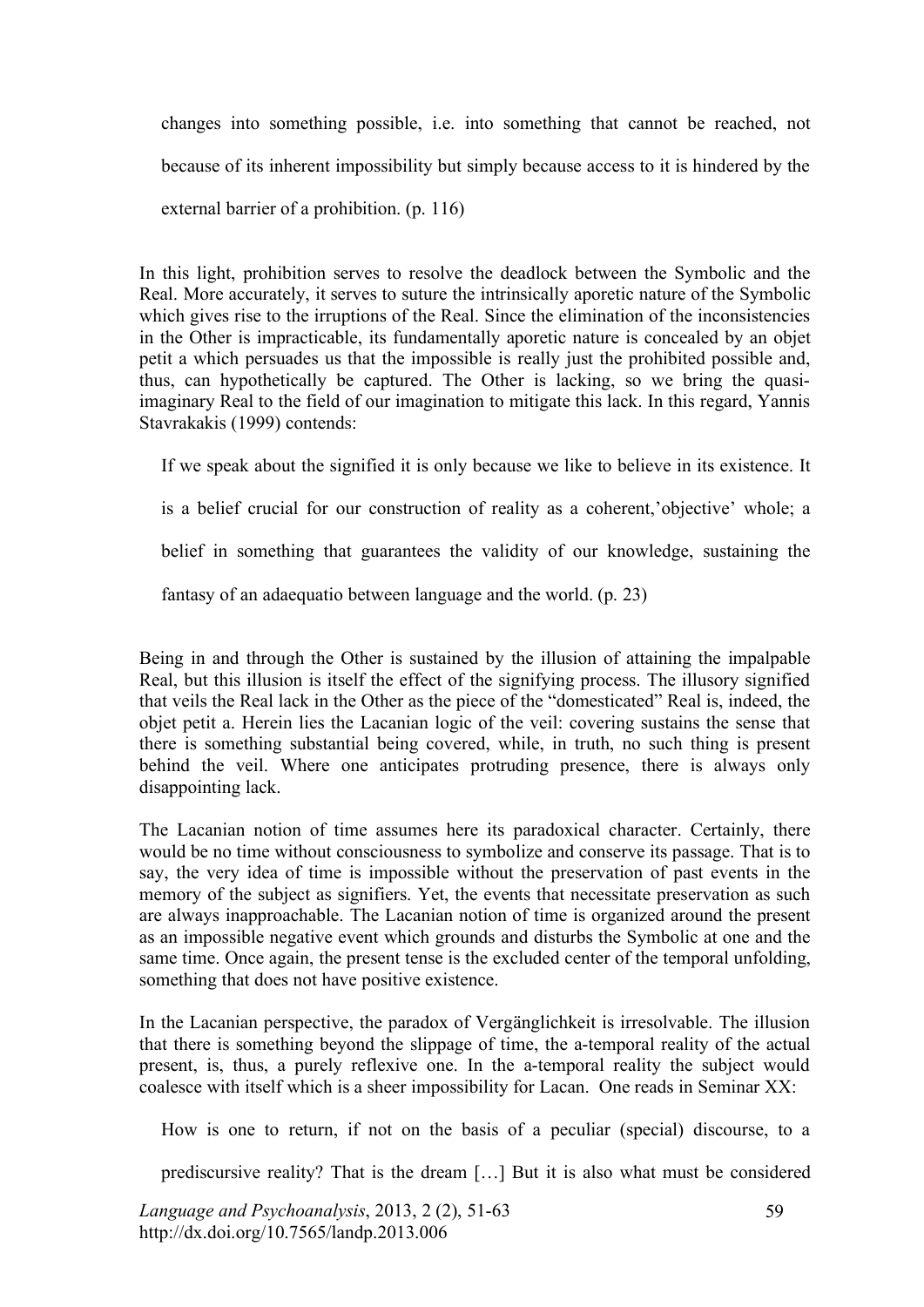mythical. There's no such thing as prediscursive reality. Every reality is founded and

defined by a discourse. (Lacan, 1988, p. 32)

At this point, the Lacanian perspective on time stands in manifest contrast to the Freudian one. For Freud (1991b), the a-temporal thing-in-itself exists positively beyond the field of human representation: "Reference to time is bound up [...] with the work of the system Cs" (p. 191). Similarly, Freud (1991a) suggests that "discontinuous method of functioning of the system Pcpt.-Cs. lies at the bottom of the origin of the concept of time" (p. 434). Freud (1966b) argues that the external world is undifferentiated masses of energy without quality and nothing else (p. 308). For Lacan, on the other hand, the thingin-itself is only a mythical construction accounting for the distortions in the symbolic order and the aporias of time. Here, the Lacanian discourse is in tune with Hegel's reformulation/critique of Kant's thing-in-itself. Žižek (1989) summarizes Hegel's reproach of Kant in the following way: "Precisely when we determine the Thing as a transcendent surplus beyond what can be represented, we determine it on the basis of the field of representation" (p. 204). He (1989) adds: "Hegel's position is [...] that there is nothing beyond phenomenality, beyond the field of representation" (p. 204). It follows that the actual present is only possible with the signifying chain coming to its ultimate ending. However, since there is nothing beyond the field of representations for Lacan, the a-temporal reality outside the Symbolic only coincides with the reality of the dead subject. At this junction, the Lacanian formula "every drive is a death drive" assumes its full meaning. For the Lacanian split subject there is only actual present after death.

### **Conclusion**

This essay has highlighted how the universally familiar feeling of transience results from the subject's inability to confront the present in its actuality. On account of the infinitesimal delay between the subject's supposed initial perception and its symbolization, the actual present is absolutely inaccessible. As a result, the subject can neither achieve coalescence with itself nor discover the world around him in a complete fashion. The loss felt in the symbolized present is either nostalgized in the past or fantasized as compensated for by the future. In Lacan's perspective, these fantasies are never fulfilled: the actual present is utterly impossible in the discursive reality of the human subject. Since there is nothing outside the field of representation for Lacan, the present is unattainable for the subject except in its death. In this paper, the present as such is presented as the impossible event of temporal unfolding which is, however, essential for the constitution of time. The present instant qua Real is the absent cause of time: something that we only discover through its effects, something that does not precede its effects.

## **Acknowledgements**

I would like to thank Sean Homer for his assistance with this article. I am also grateful
to
the
anonymous
reviewer
and
the
editors
of *Language
and
Psychoanalysis* for their help in the preparation of the article.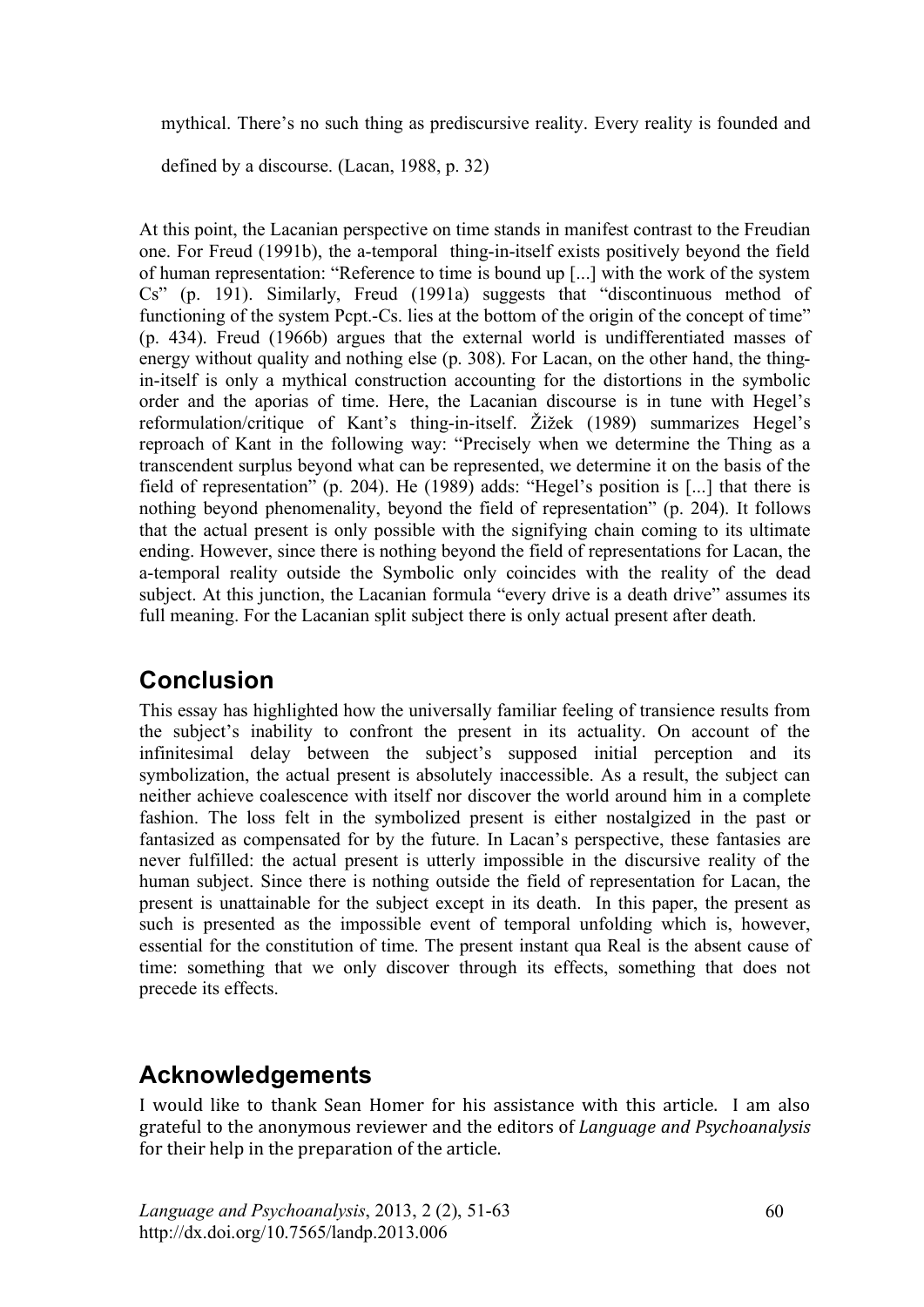# **Biography**

Khafiz Kerimov is currently finishing his BA in philosophy and international relations at the American University in Bulgaria.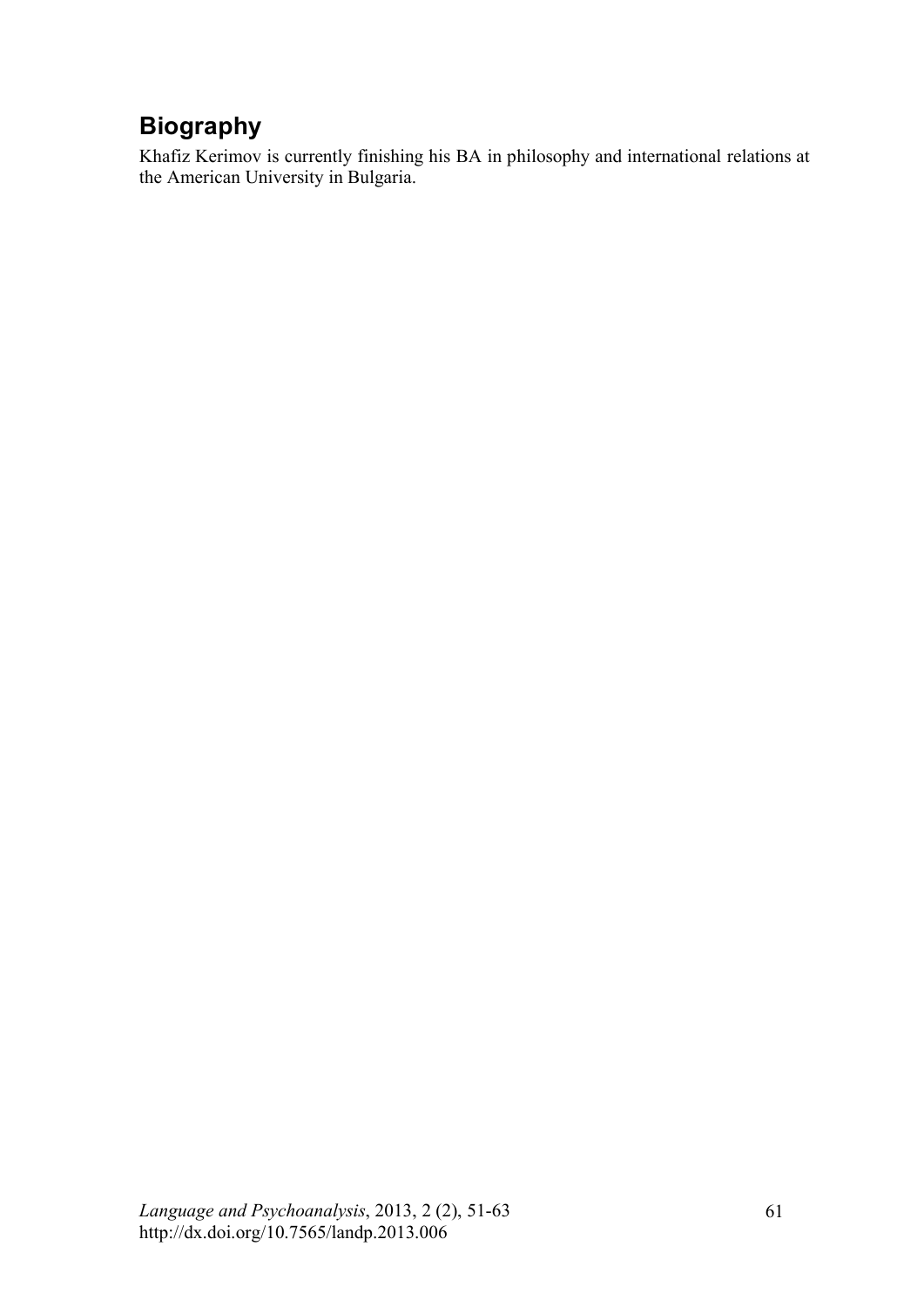### **References**

- Evans, D. (1996). *An introductory dictionary of Lacanian psychoanalysis*. New York, NY: Routledge.
- Heidegger, M. (1962). *Being and time*. (J. Macquarrie & E. Robinson, Trans.). Oxford, UK: Blackwell. (Original work published 1927)
- Fink, B. (1995). *The Lacanian subject: Between language and jouissance*. Princeton, NJ: Princeton University Press.
- Fink, B. (1995). The real cause of repetition. In R. Feldstein, B. Fink & M. Jaanus (Eds.), *Reading seminar XI: Lacan's four fundamental concepts of psychoanalysis* (pp. 223-232). New York, NY: SUNY Press.
- Freud, S. (1966). The aetiology of hysteria. In J. Strachey (Ed.), *Early psycho-analytic Publications* (Vol. 3) (pp. 159-188). (J. Strachey, Trans.). London, UK: The Hogarth Press. (Original work published 1896)
- Freud, S. (1966). The project for scientific psychology. In J. Strachey (Ed.), *Pre-psychoanalytic publications and unpublished drafts* (Vol. 1) (pp. 283-398). (J. Strachey, Trans.). London, UK: The Hogarth Press. (Original work published 1895)
- Freud, S. (1991). A note upon the 'mystic writing-pad'." In J. Strachey (Ed.), *On metapsychology* (Vol. 11) (pp. 427-434). (J. Strachey, Trans.). London, UK: Penguin Books. (Original work published 1925)
- Freud, S. (1991). The unconscious. In J. Strachey (Ed.), *On metapsychology* (Vol. 11) (pp. 167-222). (J. Strachey, Trans.). London, UK: Penguin Books. (Original work published 1915)
- Freud, S. (1997). On transience. In W. Hamacher & D. Wellbery (Eds.), *Writings in art and literature* (pp. 176-179). (J. Strachey, Trans.). Stanford, CA: Stanford University Press. (Original work published 1916)
- Homer, S. (2005). *Jacques Lacan*. London, UK: Routledge.
- Kierkegaard, S. (1983). Repetition. In H. Hong & E. Hong (Eds.), *Kierkegaard's writing VI: fear and trembling/repetition* (pp. 125-232). (H. Hong & E. Hong, Trans.). Princeton, NJ: Princeton University Press. (Original work published 1843)
- Lacan, J. (1981). Seminar XI: The four fundamental concepts of psychoanalysis. J.-A. Miller. (Ed.). (A. Sheridan, Trans.). New York, NY: W.W. Norton & Company, Inc. (Original work published 1973)
- Lacan, J. (1988). Seminar XX: Encore. *On feminine sexuality. The limits of love and knowledge*. J.-A. Miller. (Ed.). (B. Fink, Trans.). New York, NY: W.W. Norton & Company. (Original work published 1975)
- Lacan, J. (1991). *Seminar I: Freud's papers on technique*. J.-A. Miller. (Ed.). (J. Forrester, Trans.). New York, NY: W.W. Norton & Company. (Original work published 1975)
- Lacan, J. (1992). *Seminar VII: The ethics of psychoanalysis*. J.-A. Miller. (Ed.). (D. Porter, Trans.). London, UK: Tavistock/Routledge. (Original work published 1986)
- Lacan, J. (1995). *The position of unconscious*. (B. Fink, Trans.). In R. Feldstein, B. Fink & M. Jaanus (Eds.), Reading seminar XI: Lacan's four fundamental concepts of psychoanalysis (pp. 259-282). New York, NY: SUNY Press.
- Lacan, J. (2012). *The function and field of speech and language in psychoanalysis*. In B. Fink (Ed.), Écrits.(pp. 197-268). (B. Fink, Trans.). London, UK: W.W. Norton & Company. (Original work published 1966)
- Lacan, J. (2012). *Logical time and the assertion of anticipated certainty*. In B. Fink (Ed.), Écrits. (pp. 161-175). (B. Fink, Trans.). London, UK: W.W. Norton & Company. (Original work published 1966)

*Language and Psychoanalysis*, 2013, 2 (2), 51-63 http://dx.doi.org/10.7565/landp.2013.006